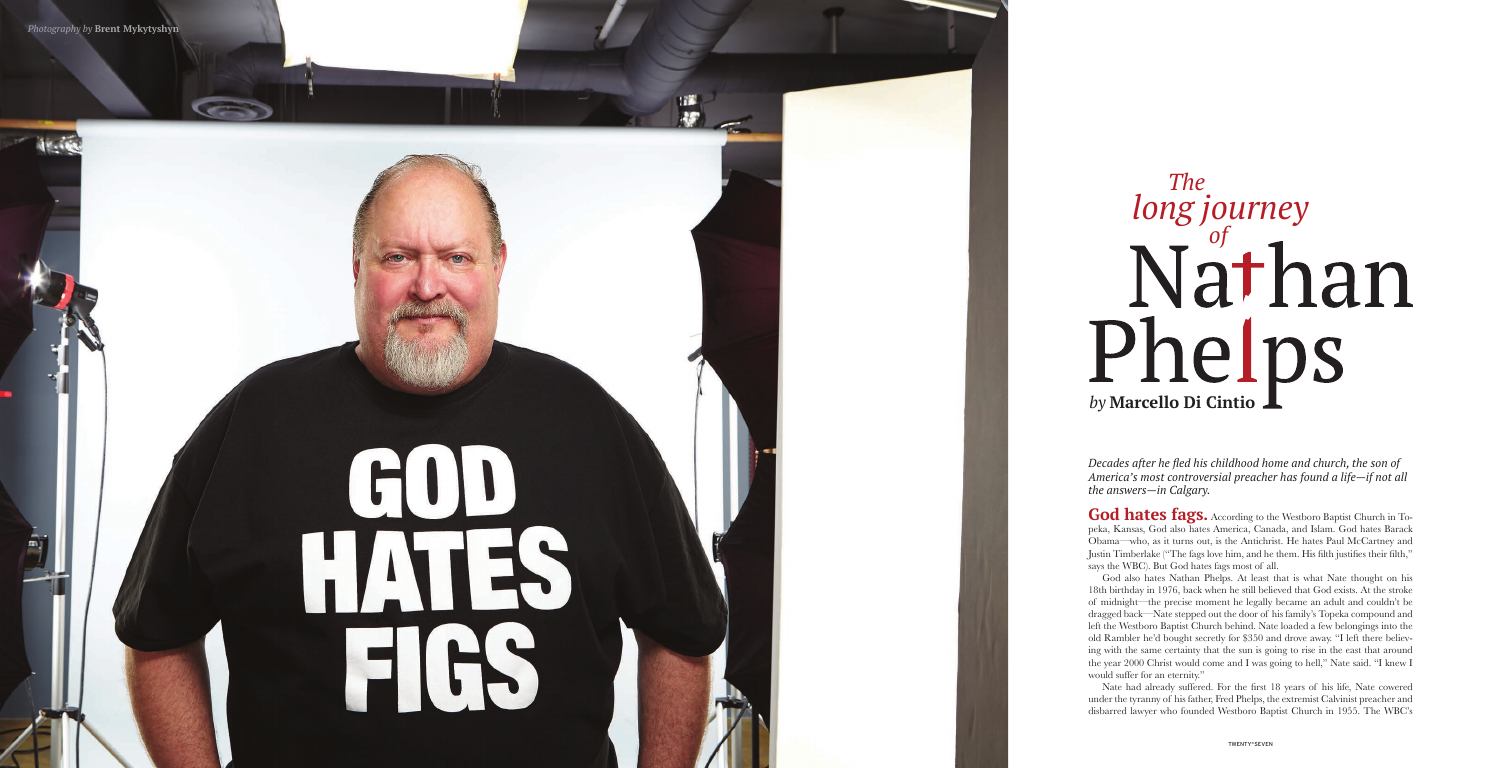Nate sought professional help. He spent over a year with a counsellor who h a d

by God. He'd been raised to believe that questioning one's faith is a sinful act. "Every time you start engaging your analytical mind, there is a voice in your head that says the devil is working in you," he said. Nate grew suspicious of his own doubts, and feared that something dark and insidious motivated his skepticism. "One of the ways you knew you weren't right with the Lord was if you starting asking questions."

a theology degree, to deal "with the religious side of things." Then he began another round of counselling with a different therapist, who diagnosed Nate with post traumatic stress disorder. At the therapist's insistence, Nate spent two weeks in a California psych ward under the guise of getting focused. "I came away from that basically thinking it was a scam," Nate said, but he accepts without question his PTSD diagnosis. To this day, Nate does not deal well with strong expressions of anger.

The Company Change of The Test of The Test of The Test of The Test of The Test of Test of Test of Test of Test of Test of Test of Test of Test of Test of Test of Test of Test of Test of Test of Test of Test of Test of Test

画

He shakes in the presence of rage, even if the anger is not directed at him. When he *is* the target, Nate either shuts down or, on rare occasions, goes "ballistic." "Afterwards I have a very strong guilty reaction because I hate being like my dad." Nate's faith began to crack in the 1990s. First, Nate became a father. He'd been taught to believe that

children are a gift from God—a blessing that he, a man destined for hell, surely didn't deserve. He suspected God planned to kill his child to punish him. This didn't happen. In fact, he and Tammi had two more children. Secondly, the year 2000 came and went without the promised Apocalypse. Being stood up by the Messiah further weakened Nate's faith. Then came the attacks

with Tammi's mother, a woman he had never before quarrelled with. In her anxiety over the tragedy, she blurted out "We are not right with God. We've got to get right with God." Nate responded, "Are you out because they felt they were right with God."

The terrors of 9/11 led to a shift in Nate's philosophy. Not only did he reject the pronouncements of his father's hateful Christianity, he began to reject the idea of religion altogether. Nate saw the culpability of faith, of all faiths, in the actions of the terrorists and others who inflict pain in the name of God. Most of the world's population believe in some kind of spirituality, Nate said, and the vast majority of them do no

harm. But a tiny minority—those like the al-Qaida hijackers, or his own father—commit heinous acts that they justify with religion. "Faith has that power because 99 percent of people say that faith is a legitimate arbiter

of truth," Nate said. According to Nate, even my Catholic grandmother, whose Sunday morning mythology I don't share but hardly begrudge, abets those who would use faith to do evil. Her rituals grant tacit approval to extremists. "Your grandmother, even though she's never done any harm as a Catholic, puts forward the notion that we can know something without discovering the truth of it. That we can just know it," he said. The men who flew the airliners into the World Trade Centre believed, without evidence, that they would be rewarded for their actions by God. "The broad use of faith is benign. But the broad acceptance of faith as a way to discover truth

of Sept. 11. Nate watched the towers smoulder and fall on television inspired the Westboro Baptist Church to bring their hateful ministry of your f---ing mind? You just saw four men fly planes into buildings and nearly unanimous scorn, when it started picketing the military to the masses. The WBC had attracted attention in Kansas since the early 1990s, when the family started protesting alleged homosexual activity in Topeka's Gage Park. But the WBC earned global fame, funerals of American service men and women killed overseas. Dead soldiers, the WBC claimed, were God's punishment for America's accommodation of homosexuality. WBC members, adults and children alike, set up near churches and cemeteries where they held signs proclaiming "Thank God for Dead Soldiers" and "God Blew up the Troops."

is dangerous."

I asked Phelps if he believed my grandmother was foolish. "That's a hard one," he said. He paused before answering, and in his pause I sensed a caution born of kindness. Unlike contemporary celebrity atheists like Richard Dawkins and the late Christopher Hitchens who go after religious believers like they

were piñatas, Phelps did not want to insult my grandmother. Eventually, though, he said, "Yes. She is foolish. But I don't necessarily blame her for her foolishness because it is a collective foolishness. We are blinded by that."

Just as the Sept. 11 attacks shifted Nate's personal philosophy, the resulting wars in Afghanistan and Iraq

Soon, though, Nate had had enough. He recalls sitting in his 1971 Javelin one night as a party raged in the upstairs apartment. "I was playing 'A Man I'll Never Be' by Boston over and over in the car, crying," he said. "That seems like the point where I realized I had to change directions."

The media attention emboldened the WBC, which expanded its scope.

congregation consisted, then as now, almost entirely of the Phelps ex-by this softness, by the absence of his father's pugilistic fury, and knew tended family. Each day the family gathered in the chapel to hear the Pastor give sermons filled with Old Testament fire. Fred Phelps' God was no loving shepherd. He was a vengeful and demanding lord. So, too, was the Pastor himself, and he ruled over his family with cruelty and violence. Phelps countered even the smallest transgressions or failformer Golden Gloves boxer, never "spared the rod." Nate remembers being bent over a church pew while his father punched and spat on him. He regularly beat Nate and his siblings with a pickaxe handle, and had leather straps custom-made for whippings.

I first met Nate Phelps a couple months after his father's death last March. Knowing what I did about the elder Phelps, I wasn't sure if I should offer Nate my condolences. How do you grieve for a man like Fred Phelps? Nate told me he could only feel the most superficial sadness for his death. "Instead, I mourn the man he could have been," Nate said. A man with Fred Phelps' obvious intelligence, sharp focus and relentless drive might have achieved great things had he not devoted those talents to hate.

Fred Phelps did nothing in half measures. During law school, the Pastor popped enough amphetamines and barbiturates to end up in the back of an ambulance. The incident terrified him and inspired a family fitness and nutrition regimen that bordered on madness. Family dinners consisted of steamed cabbage, rose hip and bone- meal tablets, and little piles of brewer's yeast. After seeing an ad for a Jack LaLanne exercise system on a Wheaties cereal box, the elder Phelps abruptly put everyone on a running

program. Nate remembers the first family run: "The old man goes out and gets all his running gear. He packs us all in the car and we go to the

ings of his wife and children with obscenity-laden rage. The Pastor, a the church a few years earlier. Nate and Mark worked together in print Nate spent his first nights of freedom sleeping in a gas station rest room. Then he moved in with his older brother, Mark, who had fled shops in St. Louis and Kansas City before the brothers had a falling out. "I cut my ties with Mark in a destructive way," Nate said. Feeling isolated and alone in Kansas City, Nate made contact with his sisters Shirley and Maggie in Topeka. They told him that their father had

local high school. He gets halfway around the track and almost passes out." Despite the unimpressive beginning, the forced exercise regime lasted nearly a decade. The entire family, even Nate's youngest siblings, ran five to 10 miles a day and competed in road races. "He had 10- year-old kids out running marathons," Nate said.

Nate knew from an early age he could not be the son his father wanted him to be. "If you weren't aggressive like he was in challenging the 'evils' out there, then you could get beat for that," Nate said. "But I just couldn't do it. It wasn't in me to be that way." Nate felt humiliated

the beatings were not going to stop. He knew, too, that his lack of conviction meant he was not among God's chosen. Nate was going to hell anyway. He might as well flee.

> mellowed and wasn't violent anymore. They urged him to come back and Nate returned.

> The reunion was short-lived. "Within a month I realized it was a mistake," Nate said. Fred Phelps expected his prodigal son to work for free in his brother's law office in return for room and board with the family. He also expected Nate to enrol in law school himself, an education the family would pay for. Nate wasn't interested. When he found work outside the family, they told him to leave. They wouldn't tolerate his independence. This time Nate would not come back, and he would never see his father again.

> Nate moved into an apartment above a Volkswagen repair shop with a couple of friends. They partied constantly. "Our couch was a stack of Styrofoam covered by a blanket," Nate remembers. He worked at Wendy's and lived off Frosties and whatever discards he could take from the kitchen. He spent his money on beer and drugs.

> > Nate said that he didn't smoke much weed—it made him sleepy—and only dropped acid a few times, but he "really, really liked speed."

Nate found another job as a live-in repairman in an apartment complex and started to pull away from the drugs and alco-

hol. Eventually he reconciled with Mark and moved to California to work with him in a print shop he'd opened a month earlier. Nate started dating a single-mother named Tammi, whom he married in 1986. Things were going well. We haltion, incluy is a single-mother than the desired at month earlier. Nate of the depended a month earlier. Nate started dating a single-mother named Tammi, whom he married in 1986. Things were going well. ly, to be happy, Nate struggled to shake the certainty that he was condemned

I left there

believing ...

that around

the year 2000

Christ would

come and

pudget

revised hack

*— Nate Phelps*

*I was going to hell.*

*I hate being like my dad.*

I have a very strong guilty reaction because

Nate Phelps brings

*— Phelps*

*Nathan Phelps "souvenirs" from rallies and political campaigns reflect a more inclusive philosophy. So, too, does the news coverage (facing page).*